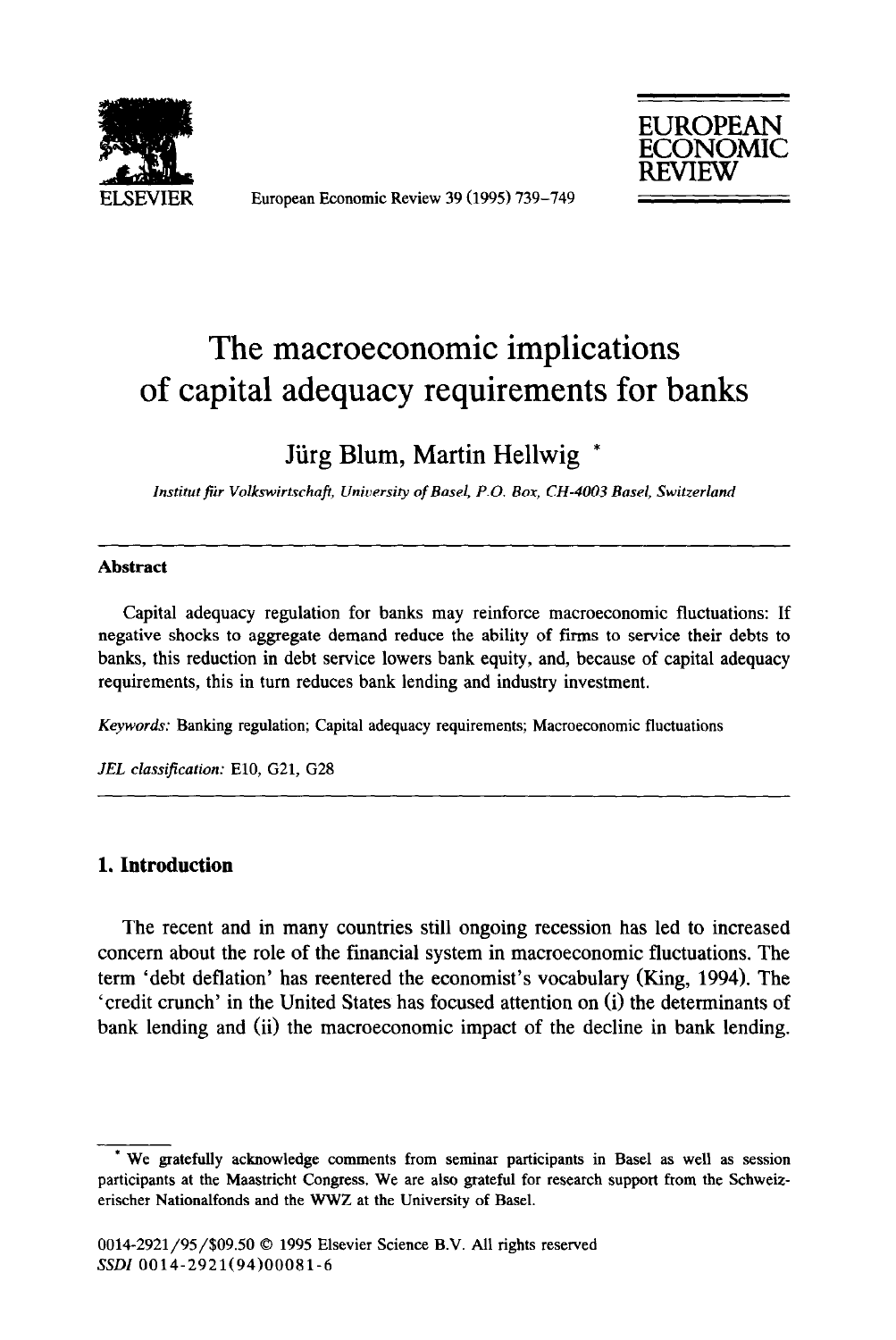Was the decline in bank lending an independent force in precipitating the recession and retarding the recovery? '

The present paper considers the role of banking regulation in this context. According to one hypothesis, the 'credit crunch' in the United States was at least partly a consequence of banks' scrambling to meet the 1992 deadline for capital adequacy requirements under the 1988 Basle agreement (Bernanke and Lown, 1991). We go beyond the discussion of difficulties of the transition after an increase in capital adequacy requirements and ask more generally, what are the macroeconomic implications of a regulatory system which links bank lending to bank equity. We are concerned that if there is anything like true accounting for bank equity, a rigid link between bank equity and bank lending may act as an automatic amplifier for macroeconomic fluctuations, inducing banks to lend more when times are good and to lend less when times are bad, thus reinforcing any underlying shocks.

As a tool of banking regulation, capital adequacy requirements are not new. However during the past few years, their role has become rather more prominent as they are the main focus of a movement towards a reregulation of banking following the deregulation of the late seventies and early eighties. <sup>2</sup> The 1988 Basle agreement on the 'international harmonization' of capital adequacy requirements for 'credit risks' marked a major step in this direction. A further step that has recently been proposed concerns the introduction of additional capital adequacy requirements for 'market risks', in particular interest rate and exchange risks (Basle Committee on Banking Supervision, 1993). The net effect of this proposal is likely to be a further increase in capital adequacy requirements as certain assets which have reduced or zero risk weights for 'credit risk' will be given positive risk weights for 'market risk';  $3$  this is, e.g., the case for fixed-interest, domestic-currency government bonds, which are subject to interest rate risk, but not to default risk. Negotiations about the Basle Committee's proposal are still going on.

The economic implications of capital adequacy regulation are as yet poorly understood. There have been a few studies of their microeconomic implications interestingly, most of them following the 1988 agreement and the Second EC Banking Directive, which endorsed it (see, e.g., Rochet (1992), Dewatripont and Tirole (1993) and the references cited there). To the best of our knowledge, there have been no studies of their *macroeconomic* implications.

<sup>&#</sup>x27; For a detailed account of these issues, see Bernanke and Lown (1991).

 $2$  This shift of focus is reflected in the literature: whereas capital adequacy requirements play hardly any role in Baltensperger and Dermine (1987), they take center stage in Dewatripont and Tirole (1993), see also Tirole (1994).

 $3$  For a critique of the distinction between 'credit risk' and 'market risk', see Hellwig (1994).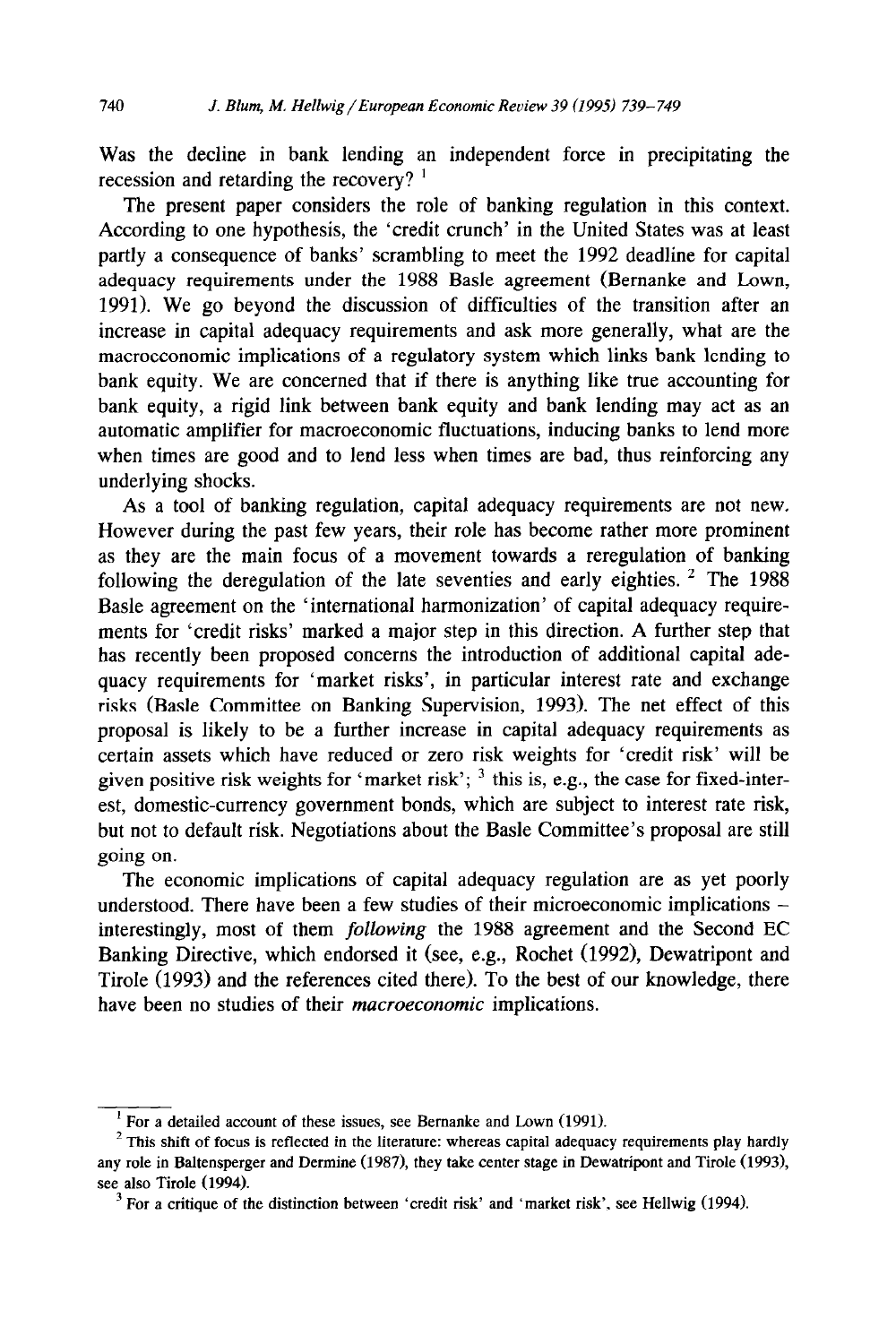#### **2. Capital adequacy regulation: from micro- to macroeconomics**

Capital adequacy requirements are intended to reduce bank insolvency risk. According to the simplest argument, equity is a buffer protecting depositors from asset return risk, by increasing the buffer, capital adequacy requirements improve depositor protection. If this argument is pursued to its logical conclusion, a capital adequacy requirement of 100% is found to be most desirable as it provides depositors with perfect protection; however, there are then no depositors left to be protected. A more subtle argument suggests that a capital adequacy requirement may reduce moral hazard that arises because depositors have no control of the bank's investment policy. By effectively limiting the debt-equity ratio, a capital adequacy requirement may reduce the tendency towards excessive risk taking that is known to be associated with debt finance (Rochet, 1992; Dewatripont and Tirole, 1993).

Important though these arguments are, they have two limitations:

- They involve a one-shot investment-return framework without paying attention to the ongoing nature of a bank's relations with its depositors, its borrowers and its regulators. A capital adequacy requirement is not imposed just once, at the time of an 'initial' investment; *it is imposed throughout,* as outstanding loans are serviced, new loans are made, deposits are withdrawn and redeposited.
- The entire discussion is carried out without any consideration of whether the risks in question are diversifiable or not. To the extent that a bank's asset returns depend on macroeconomic developments and/or the market rate of interest, return risks are *not* diversifiable; moreover, different banks are likely to be hit by these risks at the same time.

These considerations are important because there is a natural correlation between the stringency of capital adequacy requirements tomorrow and the returns tomorrow on today's investment: the higher the return on today's investment, the higher is tomorrow's equity in the absence of any recapitalization. Given this correlation, in a moral-hazard model, it seems quite possible that even though today's capital adequacy requirement reduces excessive risk taking today, today's anticipation of tomorrow's capital adequacy requirement may enhance excessive risk taking today. The overall effect of a uniform requirement today and tomorrow is then unclear.

The correlation between asset returns and the stringency of capital adequacy requirements is particularly relevant when returns are correlated across banks. If many banks experience low return realizations at the same time, they may all run up against their capital adequacy requirements at the same time. Thus they may all have to cut back lending or to recapitalize at the same time. If they all cut back lending at the same time, this is likely to reduce investment demand. The reduction in investment demand in turn reduces aggregate demand and therefore the cash flow that firms obtain from current production. The reduction in cash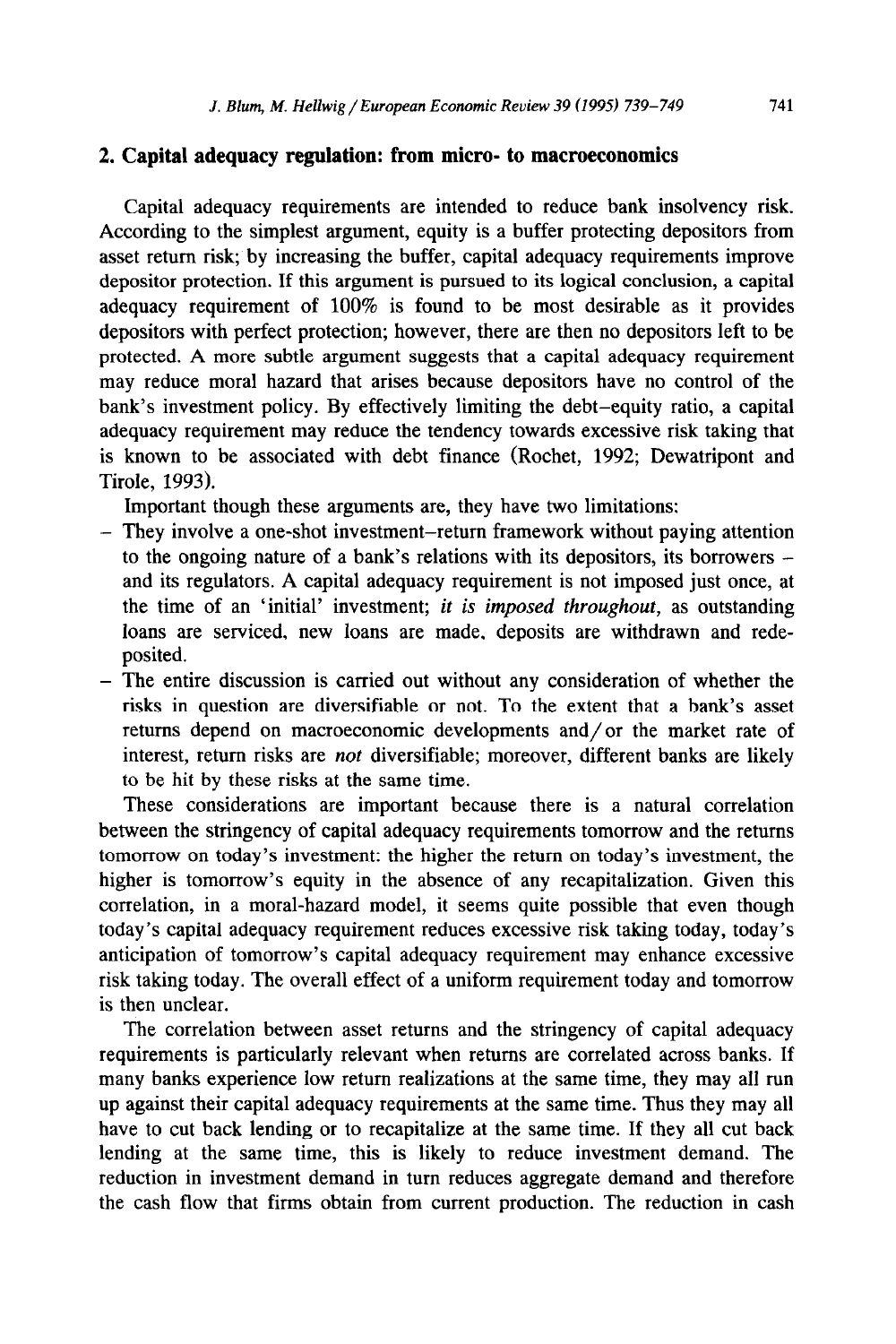flow affects the ability of firms to service their debts and hence the returns that banks receive on their outstanding loans. A given initial shock to asset returns may thus be amplified by a rigid application of a capital adequacy requirement. *From the ex ante point of view, the correlation between the stringency of tomorrow's capital adequacy requirement and the returns tomorrow on today's investment may therefore increase return risks in banking* even if there are no adverse incentive effects associated with today's anticipation of tomorrow's capital adequacy requirements. Then again the overall effect of a uniform requirement today and tomorrow is unclear.

The preceding argument implicitly assumes (i) that banks do not recapitalize by issuing new equity and (ii) that firms do not fully replace bank loans by other sources of finance. From, the perspective of a Modigliani-Miller world with perfect capital markets, both assumptions are objectionable. In a Modigliani-Miller world with perfect markets though, there would not be any banks (Hellwig, 1991, 1994) nor would there be a role for banking regulation. In practice, banks, like ordinary firms, are averse to issuing new equity in bad times; they are afraid of the negative inferences that might be drawn (see, e.g., Greenwald and Stiglitz, 1990). For banks such signalling considerations are even more important than for ordinary firms: Whereas ordinary firms need to worry only about the cost of the new equity issue, banks must also worry about the effects of their behaviour on depositor confidence. As for firms' investment behaviour, empirically, bank loans are the most important source of external funds in most countries (see, e.g., Mayer, 1990). Reductions in bank lending are usually *not* compensated by other external funds; instead they tend to go along with an increased dependence of investment on earnings (Hoshi et al., 1990, 1991). For a first approach then neither assumption (i) nor assumption (ii) seems unreasonable.

Given these assumptions though, one must be careful as to what macroeconomic effects one actually attributes to capital adequacy requirements. Even without capital adequacy requirements, bank lending can be expected to be procyclical; after all, bank deposits as well as bank equity are likely to be correlated with economic activity. The question then is whether capital adequacy requirements enhance or reduce the procyclical character of bank lending.

#### 3. A **formal model**

We use a simple macroeconomic model to analyze the problem. Consider the usual goods market equilibrium condition  $y^d = y^s$ , where aggregate supply  $y^s$  is a function of the output price  $p$  and the wage rate  $w$ , and aggregate demand  $y<sup>d</sup>$  is the sum of household consumption demand  $x^d$ , firm investment demand  $i^d$ , government demand  $g<sup>d</sup>$  and a disturbance term  $\epsilon$ . We assume that the wage rate  $w$  has been set before the value of the demand disturbance was known, e.g.,  $w = \alpha E_{-1} p$ , where  $E_{-1} p$  is the expectation of p at the time w was set. The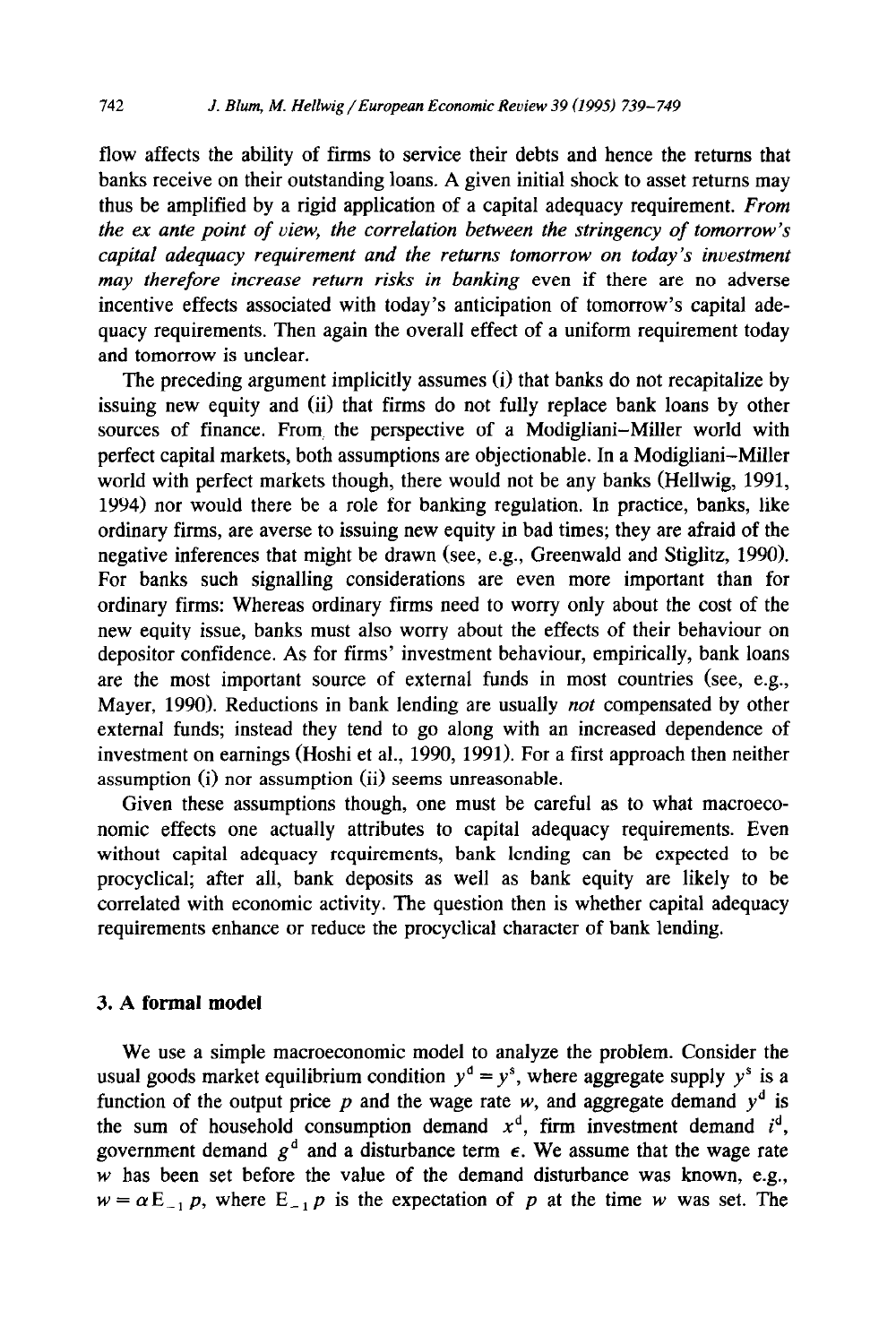question is how  $\epsilon$  affects prices and output; from the *ex ante* perspective, what variances of prices and output are induced by the uncertainty about  $\epsilon$ ? By standard calculations, equilibrium price and output satisfy

$$
\frac{\mathrm{d}p}{\mathrm{d}\epsilon} = \frac{\partial y^{\mathrm{d}}}{\partial \epsilon} / \left[ \frac{\partial y^{\mathrm{s}}}{\partial p} - \frac{\partial y^{\mathrm{d}}}{\partial p} \right],\tag{1a}
$$

$$
\frac{dy}{d\epsilon} = \frac{\partial y^s}{\partial p} \frac{\partial y^d}{\partial \epsilon} / \left[ \frac{\partial y^s}{\partial p} - \frac{\partial y^d}{\partial p} \right].
$$
 (1b)

Under the usual assumption that supply is increasing and demand is decreasing in price, we see that both,  $dp/d\epsilon$  and  $dy/d\epsilon$  are the larger – and therefore the variances of price and output are the larger – the larger is  $\partial y^d / \partial \epsilon$  and the smaller is  $-(\partial y^d/\partial p)/(\partial y^d/\partial \epsilon)$ . We are thus lead back to the investigation of the standard aggregate demand multipliers

$$
\frac{\partial y^d}{\partial \epsilon} = \left[1 - \frac{\partial x^d}{\partial y} - \frac{\partial i^d}{\partial y} - \left(\frac{\partial x^d}{\partial r} + \frac{\partial i^d}{\partial r}\right) \frac{d r}{dy}\Big|_{LM}\right]^{-1}
$$
(2a)

and

$$
\frac{\partial y^d}{\partial p} = \left[ \frac{\partial x^d}{\partial p} + \frac{\partial i^d}{\partial p} + \left( \frac{\partial x^d}{\partial r} + \frac{\partial i^d}{\partial r} \right) \frac{dr}{dp} \bigg|_{LM} \right] \frac{\partial y^d}{\partial \epsilon}
$$
(2b)

where, as usual,  $r$  is the rate of interest on government bonds. The question is how capital adequacy requirements affect these multipliers.

We concentrate on the interdependence of banking and investment. For consumption we assume the conventional form  $x^d(p, r, (1-t)py)$ , *regardless of capital adequacy requirements. 4* We also assume that money demand takes the conventional form  $M^{d}(p, r, y)$ , with a constant currency-deposit ratio  $\gamma$ . Thus deposit demand is

$$
D^d = \frac{1}{1+\gamma} M^d(p,r,y),\tag{3}
$$

and, with a given quantity *H* of high-powered money and bank reserve demand  $R<sup>d</sup>$ , the money market equilibrium condition (LM equation) is

$$
H = Rd + \frac{\gamma}{1 + \gamma} Md(p, r, y).
$$
 (4)

<sup>&</sup>lt;sup>4</sup> Arguments justifying this assumption in a rational-expectations framework are given in Hellwig (forthcoming).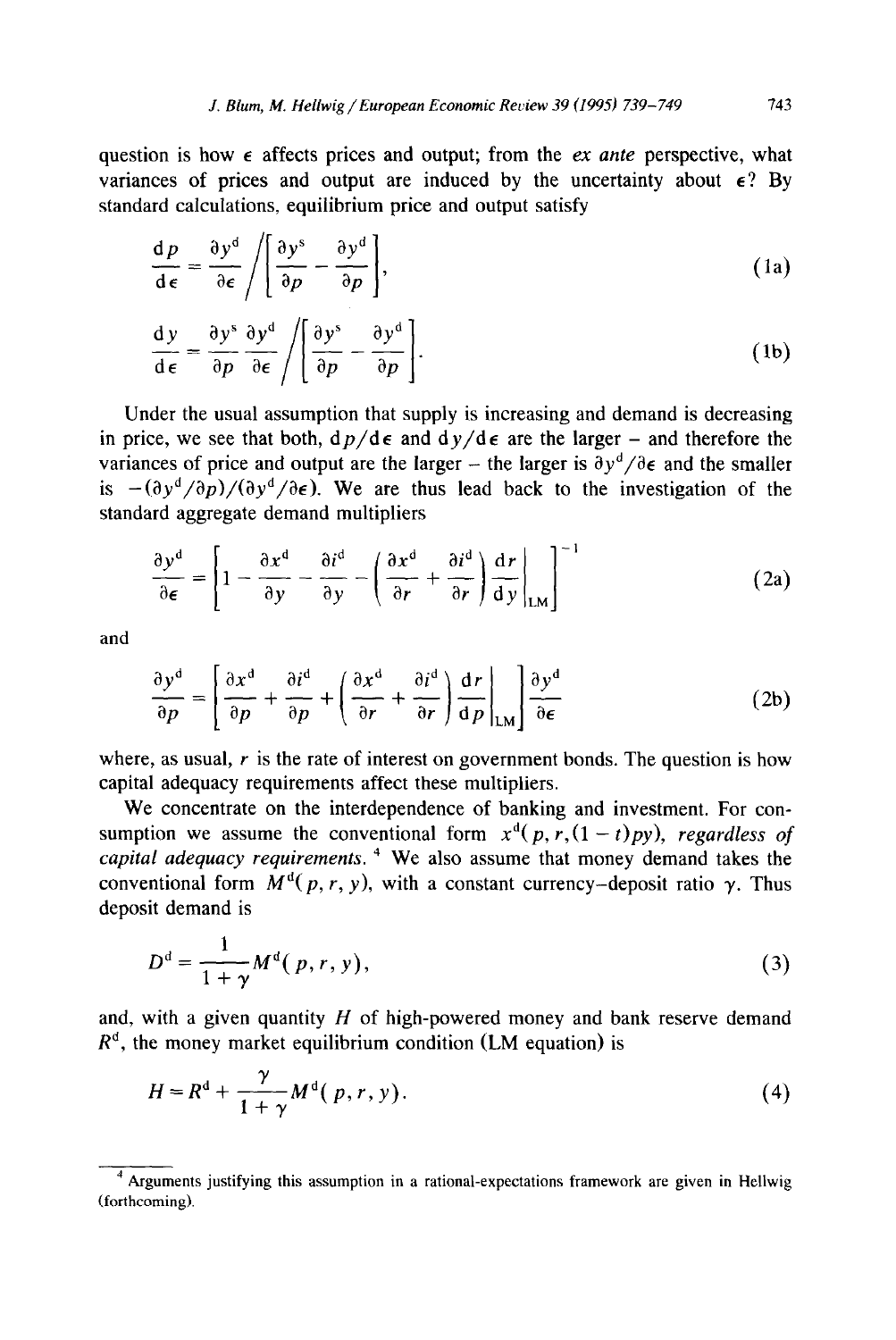We assume a non-Modigliani-Miller world in which investment demand depends on the ability of firms to retain earnings and/or to obtain bank loans. We write

$$
id = f(p, r, py - wl(y) - \delta, Ls),
$$
\n(5)

where  $wl(y)$  is the labour cost associated with the output y,  $\delta$  is aggregate debt service, and  $L^s$  is loan supply by banks. The third argument in  $(5)$  reflects the role of retentions, the fourth argument the role of bank lending. The specification is quite crude as it abstracts from distribution effects across firms, and it neglects any possible role of the interest rate on loans (for the latter, see Bernanke and Blinder, 1988).

Bank lending depends on deposit demand, bank equity  $-$  and banking regulation. A bank with deposit demand  $D<sup>d</sup>$  and equity  $E$  can put its funds into loans to firms  $L^s$ , government bonds  $B^B$ , or reserves of high-powered money  $R^d$ . In order to keep stock-flow interactions as simple as possible, we assume that loans, bonds and real capital all have a maturity of one period; thus we neglect the problem of capital gains and losses on longer-lived assets. We assume that *ceteris paribus*  rate of return considerations induce a strict preference for loans over bonds and for bonds over reserves. However, banks must satisfy a minimum-reserve requirement  $R^d \geq \rho D^d$  and a capital adequacy requirement

$$
cL^{s} \leqslant E;
$$
 (6)

here  $c$  is the 'Cooke ratio' on loans to firms. With these requirements, bank behaviour is given as

$$
R^d = \rho D^d, \tag{7a}
$$

$$
L^{s} = \min[E/c, E + (1 - \rho)D^{d}], \qquad (7b)
$$

$$
\frac{1}{1+r}B^B = \max[0, E + (1-\rho)D^d - E/c].
$$
 (7c)

Deposit demand is given by household behaviour. Again abstracting from distribution effects, for the banking system as a whole,  $D<sup>d</sup>$  is given by (3). As for bank equity, we assume that there is no new equity issue and no dividend distribution. Neglecting operating costs, for the banking system as a whole, we get

$$
E = R_o + B_o^B - D_o + \delta, \qquad (8)
$$

where  $R_0$ ,  $B_0^B$ ,  $D_0$  are initial values of reserves, bonds coming due, and deposits, and  $\delta$  is again aggregate debt service. The debt service  $\delta$  depends on the amount  $L<sub>o</sub>$  of loans outstanding and on the ability of firms to repay these loans. The latter depends on market conditions; we write  $\delta = \delta(p, y, w, L_{o})$  without paying any attention to the differences between firms that repay their debts and firms that go bankrupt.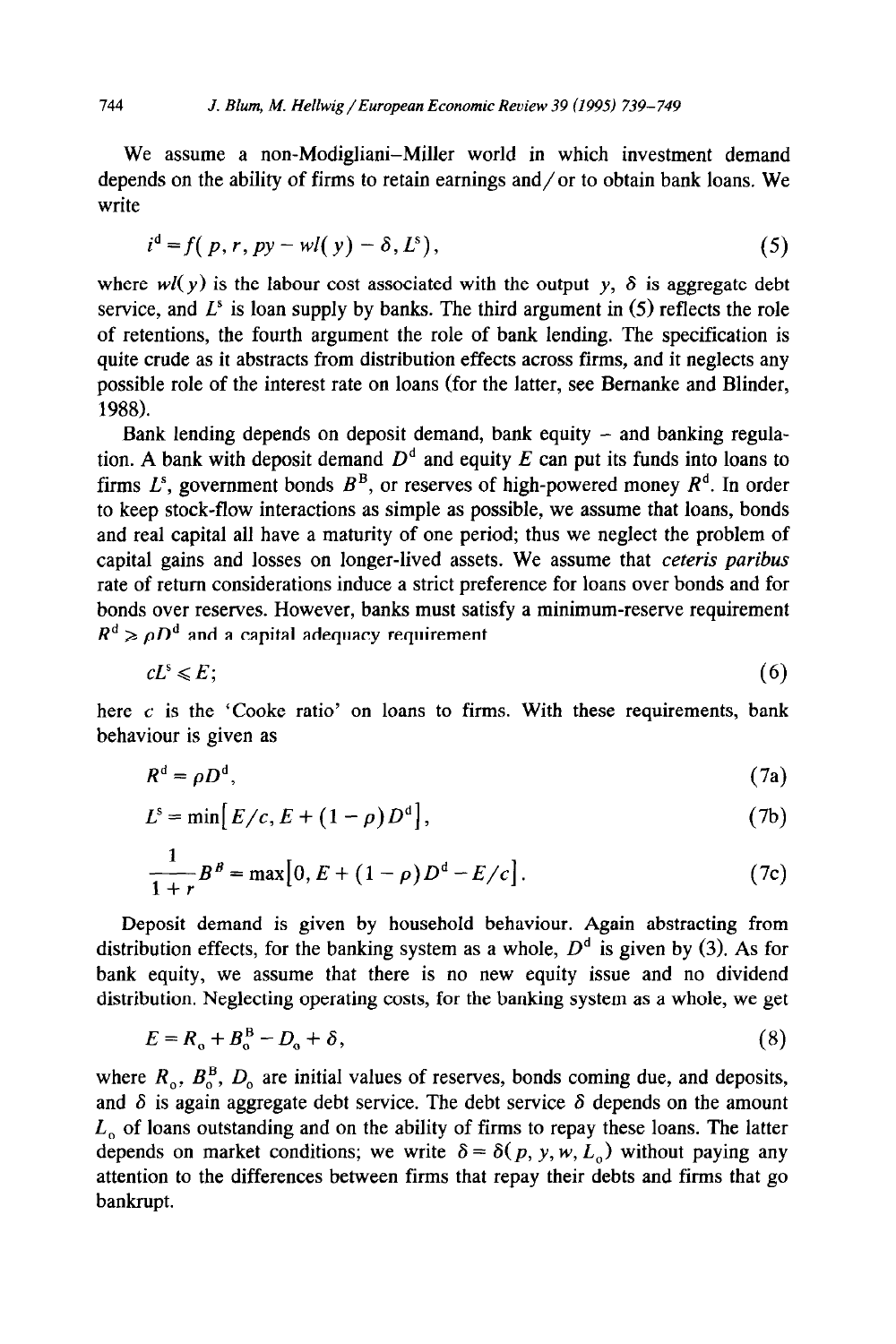From  $(3)-(8)$ , we obtain

$$
\frac{\partial i^d}{\partial y} = f_3(p - w l'(y) - \delta_y) + f_4 \delta_y / c, \qquad (9a)
$$

$$
\frac{\partial i^d}{\partial r} = f_2,\tag{9b}
$$

$$
\frac{\partial i^d}{\partial p} = f_1 + f_3(y - \delta_p) + f_4 \delta_p / c, \qquad (9c)
$$

if  $E/c \leq E + (1 - \rho)D^d$ , i.e., if capital adequacy requirements are binding, and

$$
\frac{\partial i^d}{\partial y} = f_3(p - wI'(y) - \delta_y) + f_4\left(\delta_y + \frac{1 - \rho}{1 + \gamma}M_y^d\right),\tag{10a}
$$

$$
\frac{\partial i^{\mathfrak{a}}}{\partial r} = f_2 + f_4 \frac{1 - \rho}{1 + \gamma} M_r^{\mathfrak{a}},\tag{10b}
$$

$$
\frac{\partial i^d}{\partial p} = f_1 + f_3(y - \delta_p) + f_4 \left( \delta_p + \frac{1 - \rho}{1 + \gamma} M_p^d \right),\tag{10c}
$$

if  $E/c > E + (1 - \rho)D^d$ , i.e., if capital adequacy requirements are not binding. (As usual, subscripts stand for partial derivatives.) From (3), (4), and (7a) we also obtain the conventional money market equation  $M^{q}(p, r, y) = H(1 + \gamma)$  $((\rho + \gamma)$ , hence  $(\frac{dr}{dy})|_{LM} = -M_y^d/M_r^d$  and  $(\frac{dr}{dy})|_{LM} = -M_y^d/M_r^d$ . It follows that

$$
\frac{\partial i^{\mathsf{d}}}{\partial y} + \frac{\partial i^{\mathsf{d}}}{\partial r} \frac{\mathsf{d}r}{\mathsf{d}y}\bigg|_{LM} = -f_2 \frac{M_y^{\mathsf{d}}}{M_r^{\mathsf{d}}} + f_3\big(p - w l'(y) - \delta_y\big) + f_4 \delta_y/c \tag{11a}
$$

and

$$
\frac{\partial i^d}{\partial p} + \frac{\partial i^d}{\partial r} \frac{dr}{dp} \bigg|_{LM} = f_1 - f_2 \frac{M_p^d}{M_r^d} + f_3(y - \delta_p) + f_4 \delta_p / c, \qquad (11b)
$$

if  $E/c < E + (1 - \rho)D^{d}$ ; in contrast

$$
\frac{\partial i^d}{\partial y} + \frac{\partial i^d}{\partial r} \frac{dr}{dy}\bigg|_{LM} = -f_2 \frac{M_y^d}{M_r^d} + f_3(p - wl'(y) - \delta_y) + f_4 \delta_y \qquad (12a)
$$

and

$$
\frac{\partial i^{\mathfrak{a}}}{\partial p} + \frac{\partial i^{\mathfrak{a}}}{\partial r} \frac{\mathrm{d}r}{\mathrm{d}p} \bigg|_{\mathrm{LM}} = = f_1 - f_2 \frac{M_p^{\mathfrak{a}}}{M_r^{\mathfrak{a}}} + f_3(y - \delta_p) + f_4 \delta_p, \tag{12b}
$$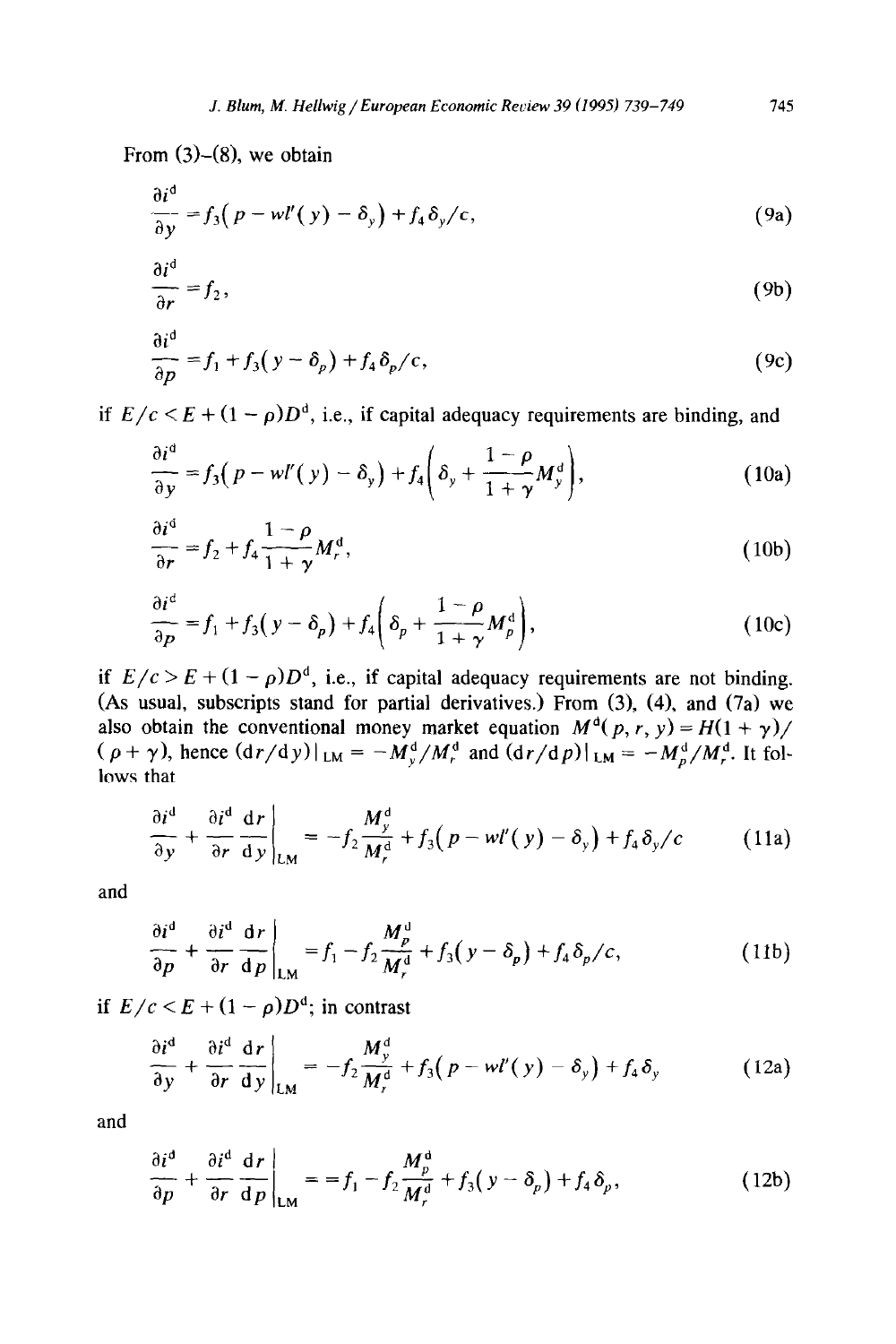if  $E/c > E + (1 - \rho)D^d$ . Capital adequacy requirements thus affect not only the levels of bank lending and investment; they also affect the sensitivity of investment demand to changes in output and prices. As one raises  $c$  from zero to a level where the capital adequacy requirement is binding, at first there is no effect, then from the point where  $(6)$  first becomes binding, any further increase in c lowers bank lending and investment. At the point where (6) first becomes binding, the derivatives  $(10a)$ - $(10c)$  are replaced by  $(9a)$ - $(9c)$ . This switch entails a discontinuous increase in the aggregate demand multipliers  $(\partial y^d / \partial \epsilon)$  and the ratio  $(\partial y^d / \partial p) / (\partial y^d / \partial \epsilon)$  in (2a) and (2b). At the point where the capital adequacy *requirement becomes binding there is thus a discontinuous increase in the sensitivity of equilibrium price and output with respect to the demand disturbance E.* From the ex *ante* point of view, this raises the variances of output and prices and, by implication, the variance of the returns on bank lending.

The point is that with a binding capital adequacy requirement an additional écu of bank profits induces  $1/c$  additional écus of bank lending; without a binding capital adequacy requirement, an additional écu of bank profits induces just one additional écu of bank lending. Since  $1/c$  is greater than one, the multiplier effect of bank profits on investment demand is higher with a binding capital adequacy requirement than without one.

Once the switch to a regime of binding capital adequacy requirements has occurred, *any additional increase in c will lower*  $(\partial y^d / \partial \epsilon)$ ,  $(\partial y^d / \partial p) / (\partial y^d / \partial \epsilon)$ *and hence the sensitivity of equilibrium price and output with respect to the demand disturbance;* however, this effect will never compensate for the initial discontinuous increase in sensitivity at the point where the capital adequacy requirement first becomes binding.

### 4. **Discussion**

How robust is our analysis? One question concerns the specification of deposit demand. We have assumed that the currency-deposit ratio and the reserve-deposit ratio are constant. With  $r$  adjusting to clear the market for high-powered money, this assumption ensures that equilibrium deposits are equal to  $H/(\rho + \gamma)$ , a constant. Deposits then play no role in the transmission of demand disturbances; in (12a) and (12b), the effects of changes in deposit demand on bank lending and thereby on investment have dropped out. Suppose instead that the currency-deposit ratio  $\gamma$  is decreasing in y and p, but independent of r. Then bank deposits as well as bank equity play a role in the transmission of aggregate demand disturbances. Indeed one easily checks that the mere dependence of bank lending on deposit demand through the balance sheet constraint of the bank enhances the demand disturbance multiplier (2a). However, the main conclusion of our analysis remains valid if the output and price elasticities of bank equity exceed the output and price elasticities of bank deposits. In this case, a *shift from a regime of*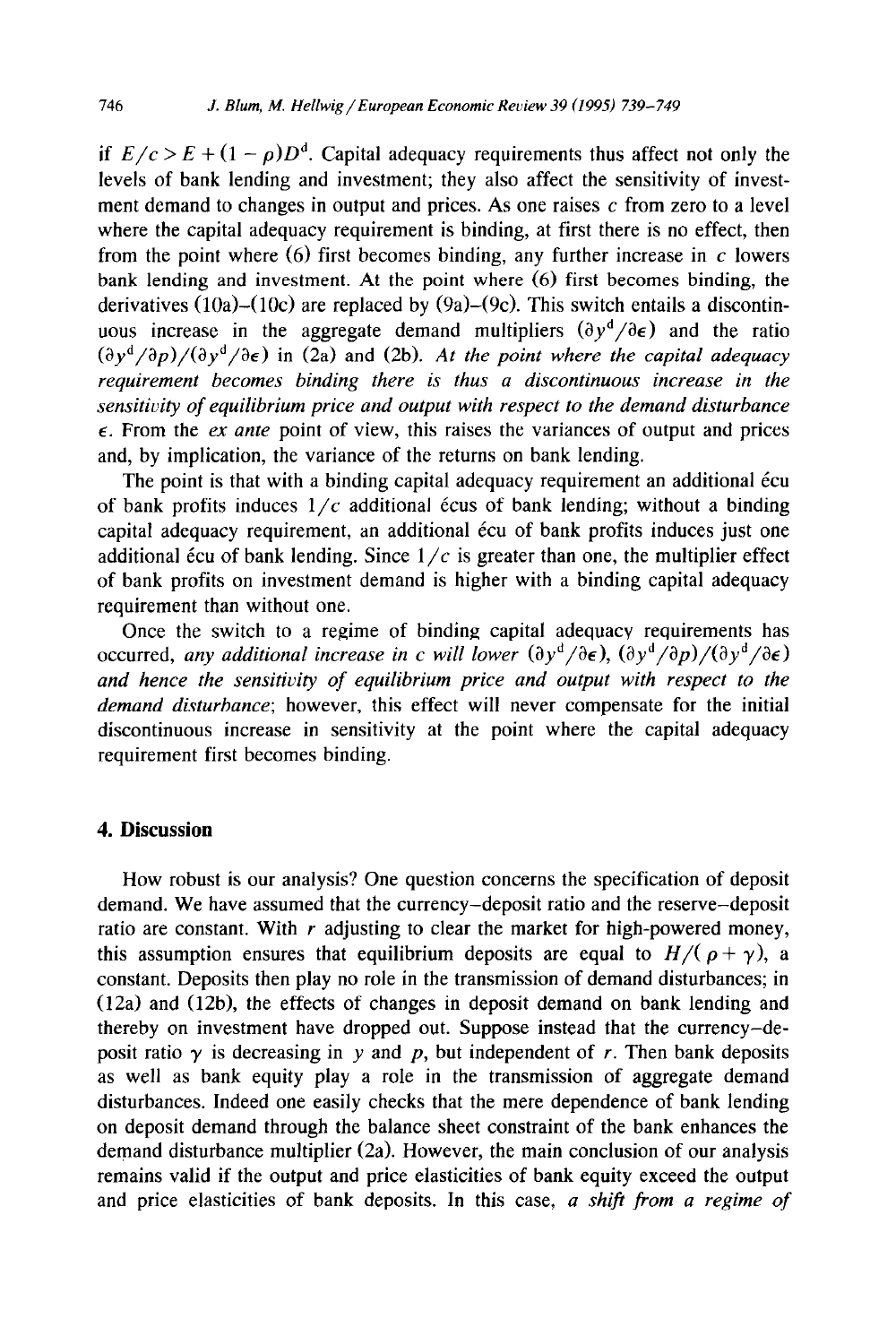*non-binding capital adequacy requirements to a regime of binding capital adequacy requirements still induces a discontinuous increase in the sensitivity of equilibrium output and price with respect to a demand disturbance.* 

In general, the macroeconomic implications of capital adequacy requirements depend on whether the procyclical effects that they induce are weaker or stronger than the procyclical effects that are induced by alternative regulations or merely the bank balance sheet connection alone. We should expect capital adequacy requirements to increase any aggregate uncertainty from shocks that concern bank returns and bank equity without concerning deposits and to decrease any aggregate uncertainty from shocks that concern bank deposits but not bank equity. In practice, this may depend on accounting rules. If banks have a lot of leeway to build up or to dissolve hidden reserves, a capital adequacy requirement may be a restriction on how much equity a bank chooses to disclose rather than a restriction on lending. In contrast, if banks are constrained to anything like true market value accounting, we should expect shocks concerning bank equity to be important both, in absolute terms and in relation to bank deposits.

If one allows for long-lived assets, one also has to worry about the relation between stocks and flows. Capital adequacy requirements concern stocks; so do asset revaluations induced, e.g., by changes in market rates of interest. How then is the system to respond to a decrease in equity caused by a fall in the market value of long-lived assets due to an increase in interest rates? Given the illiquidity of many assets financed by bank lending, the stock adjustment necessitated by capital adequacy requirements in this situation is likely to fall largely on new flows. Even small changes in market valuations of stocks may then induce dramatic changes in the flows of new lending, investment, aggregate demand, and income.

What happens if the set of securities subject to capital adequacy requirements is expanded? This question bears on the pending proposals to extend capital adequacy requirements to deal with interest rate risk as well as credit risk. To answer it, consider our simple model with (6) replaced by  $cL^s + \hat{c}(1+r)^{-1}B^B \le E$ , with  $\hat{c} \in (0, c]$ . If  $E/c < E + (1 - \rho)D^d$ , i.e. if the capital adequacy requirement on loans is binding, three possibilities can arise: (i) For  $\hat{c}$  close to zero, banks set  $R^{d} = \rho D^{d}$ ,  $L^{s} = [(1 - \hat{c})E - \hat{c}(1 - \rho)D^{d}]/(c - \hat{c})$ , and  $(1 + r)^{-1}B^{B} = E + (1 \rho$ ) $D^{d} - L^{s}$ ; (ii) for a possibly empty set of intermediate values of  $\hat{c}$ , banks set  $L<sup>s</sup> = 0$  as the return per unit of equity engaged is higher for bonds than for loans; (iii) for  $\hat{c}$  close to c,  $R^d = D^d - (1 - c)E/c$ ,  $L^s = E/c$ , and  $B^B = 0$  as the bank does not want to 'waste' any equity on bonds. In cases (i) and (iii), *the procyclical effects of capital adequacy requirements are reinforced:* In case (i) the coefficient  $1/c$  in (11a) and (11b) is replaced by  $(1 - \hat{c})/(c - \hat{c}) > 1/c$ ; moving from loans to bonds now does less to satisfy Mr. Cooke's requirements than before, and therefore more of a move is needed. In case (iii) the spillover of funds induced by the capital adequacy requirement goes entirely into the demand for reserves and *induces a procyclical behaviour of the quantity of high-powered money that is*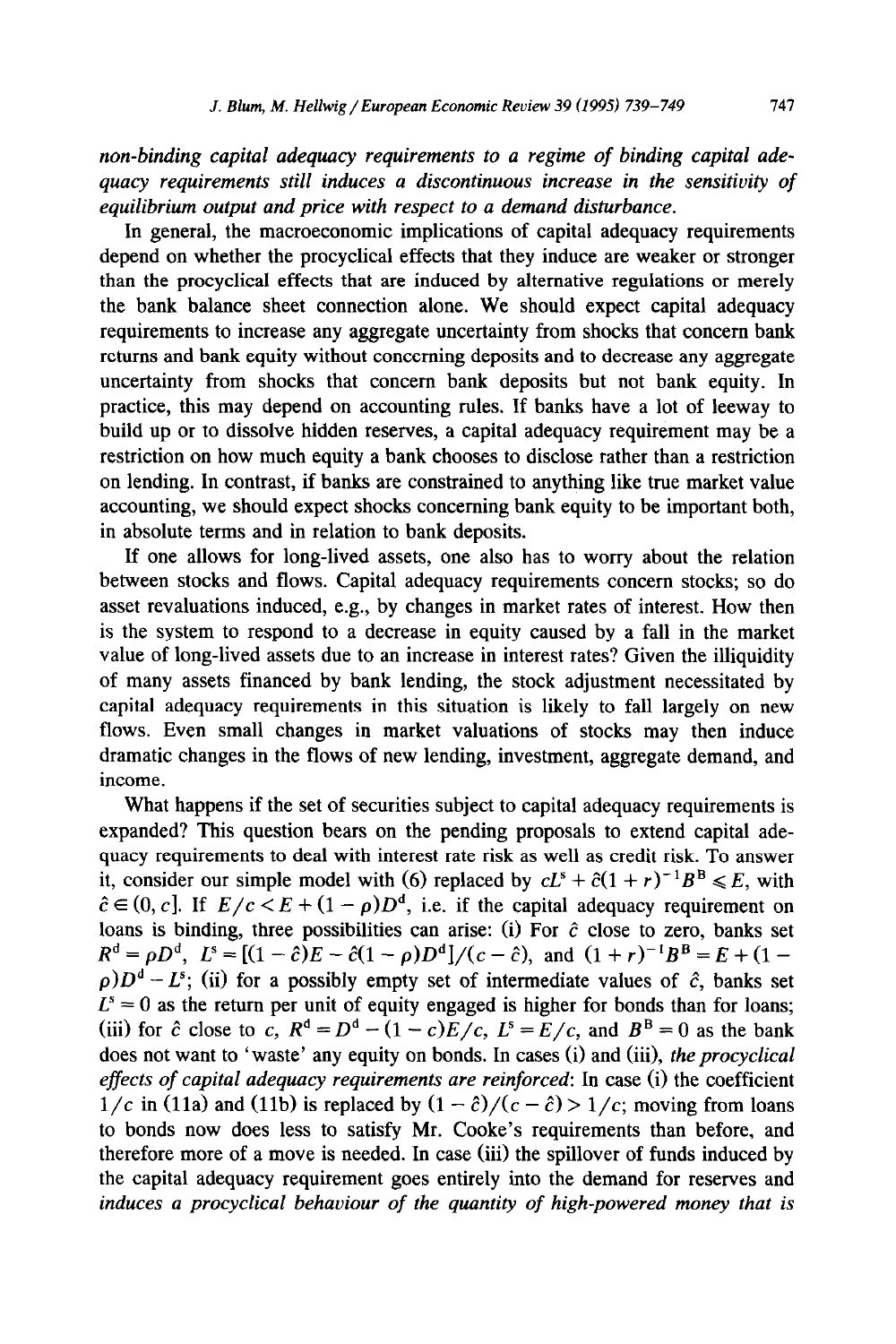*available to the public for currency;* the LM-curve therefore is flatter, and the aggregate demand multiplier (2a) even larger than in the preceding analysis.

Our analysis suggests that perhaps one ought to have second thoughts about the current emphasis of banking regulation on fairly rigid capital adequacy requirements. We appreciate that this emphasis is at least partly based on the observation that the worst excesses of the savings and loans crisis in the United States would probably have been avoided if capital adequacy requirements had been more strictly enforced in the early eighties. However, the very lack of enforcement in the early eighties raises doubts about the viability of this system of regulation. After all, the failure to enforce capital adequacy requirements in the early eighties was due to a fear of the macroeconomic implications of strict enforcement in a situation where the equity shortfall of depository institutions was a macroeconomic phenomenon. As an alternative more thought ought to be given to the possibility of promoting the securitization of macroeconomic risks in deposit contracts themselves (Hellwig, 1994). This might altogether eliminate the possibility of bank insolvency due to the incidence of such risks. Moreover, the usual impediments to securitization are not relevant for macroeconomic risks as these risks provide little scope for manipulation by the parties to the deposit contract.

#### **References**

Bahensperger, E. and J. Dermine, 1987, Banking deregulation in Europe, Economic Policy 4, 63-109. Basle Committee on Banking Supervision, 1993, The prudential supervision of netting, market risks and interest rate risk (Bank for International Settlements, Basle).

- Bemanke, B. and A. Blinder, 1988, Credit, money, and aggregate demand, American Economic Review 78, 435-439.
- Bernanke, B. and C. Lown, 1991, The credit crunch, Brookings Papers on Economic Activity, 205-239.
- Dewatripont, M. and J. Tirole, 1993, La reglementation prudentielle des banques, Walras-Pareto lectures, University of Lausanne (Edition Payot, Lausanne).
- Greenwald, B. and J. Stightz, 1990, Macroeconomic models with equity and credit rationing, in: R.G. Hubbard, ed., Asymmetric information, corporate finance, and investment (University of Chicago Press, Chicago, IL) 15-42.
- Hellwig, M., 1991, Banking, financial intermediation and corporate finance, in: A. Giovannini and C. Mayer, eds., European financial integration (Cambridge University Press, Cambridge) 35-63.
- Hellwig, M., 1994, Liquidity provision, banking, and the allocation of interest rate risk, European Economic Review 39, 1363-1389.
- Hellwig, M., forthcoming, La structure conceptuelle des modèles macroéconomiques, Walras-Pareto lectures 1993, University of Lausanne (Edition Payot, Lausanne).
- Hoshi, T., A. Kashyap and D. Scharfstein, 1990, Bank monitoring and investment: Evidence from the changing structure of Japanese corporate banking relationships, in: R.G. Hubbard, ed., Asymmetric information, corporate finance, and investment (University of Chicago Press, Chicago, IL) 105-126.
- Hoshi, T., A. Kashyap and D. Scharfstein, 1991, Corporate structure, liquidity, and investment: Evidence from Japanese industrial groups, Quarterly Journal of Economics 106, 33-60.
- King, M., 1994, Debt deflation: Theory and evidence, European Economic Review 38, 419-445.